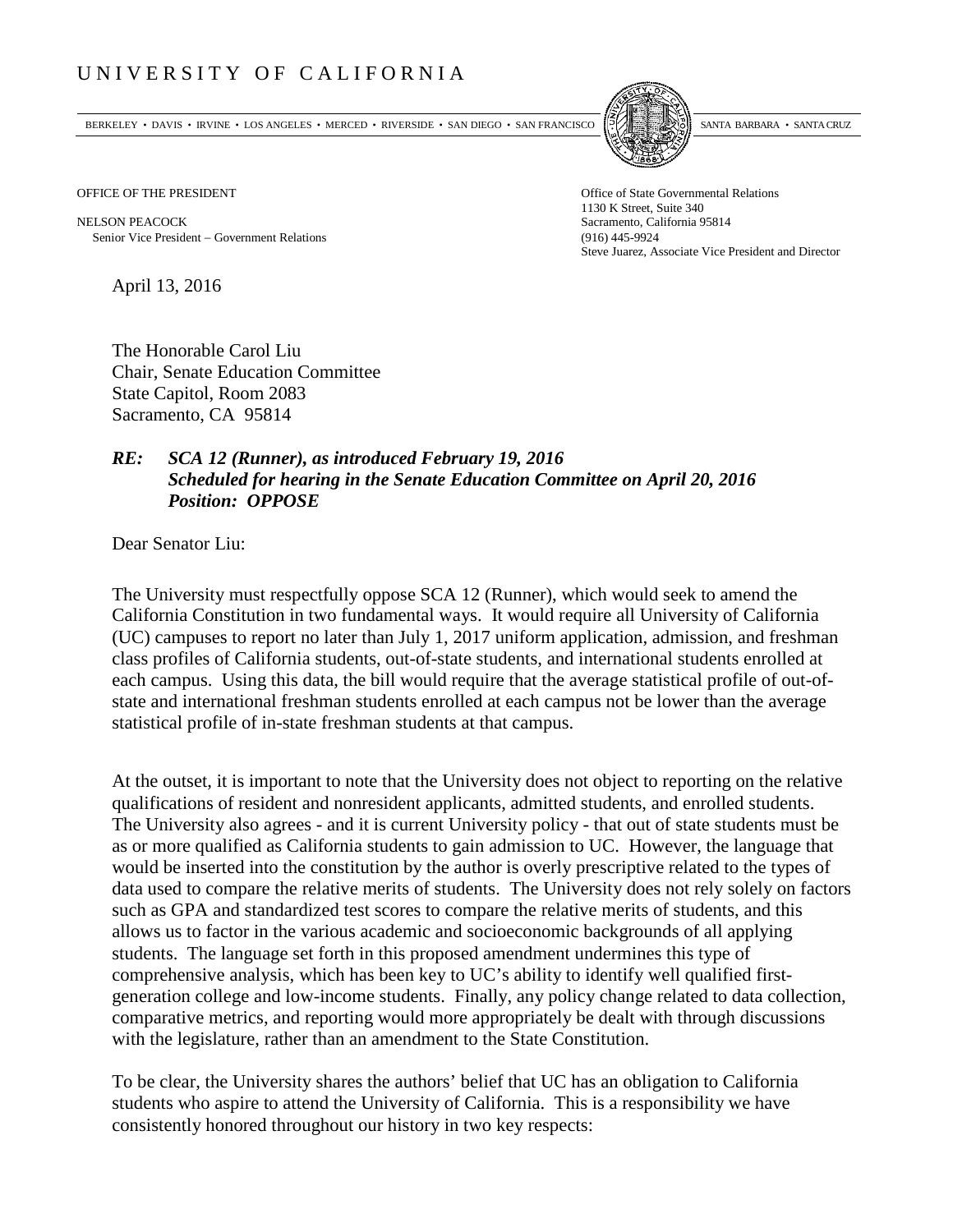- First, the University continues to honor the Master Plan by guaranteeing admission to every California resident applicant whose achievements place him or her within the top 12.5% of California high school graduates. For the past four years UC has exceeded this goal as the number of admitted California freshmen has exceeded 14% of California high school graduates.
- Second, we enroll every California undergraduate for whom the state provides enrollment funding. Again, UC exceeds this goal and currently enrolls thousands of California residents for whom the state has never provided enrollment funding.

UC acknowledges concerns expressed regarding the enrollment of nonresident students, but it is simply not the case that the enrollment of these students displaces California graduates. This year, out-of-state students will contribute nearly \$800 million in additional revenue for the University. These funds allowed us to maintain California enrollment through the years of the great recession and have allowed UC to keep tuition flat for the past six years. More importantly, we are currently in the process of enrolling 5,000 additional California residents as a direct result of the \$25 million in enrollment growth funding provided by the State in the 2015-16 Budget Act. Preliminary data regarding our admissions of California freshmen indicates a 15% increase in California admissions for the coming year  $-8,500$  students more than the number admitted last year. This demonstrates that the key to enrollment for Californians is state enrollment growth funding, rather than the enactment of measures such as SCA 12.

SCA 12 would require campuses to report statistical information of in-state, out-of-state, and international student populations based on GPA and standardized test scores. We recognize and affirm the importance of transparency and public accountability, but we do have concerns that reducing the outcomes of UC's admission process to standardized processes is inconsistent with good public policy. The University's Comprehensive Review admissions policy ensures that all applicants receive a thorough review of their accomplishments on a variety of criteria that look well beyond GPA and standardized test scores. Through comprehensive review, the University measures student accomplishment on 12 other factors, in addition to GPA and standardized tests scores, and may not reject any student on the basis of a single factor. The proscriptive language of SCA 12 could roll back our ability to consider these other contributing factors.

In addition—and far more troubling from the University's perspective—is the requirement in SCA 12 that the "average statistical profile" of out-of-state and international freshman students *enrolled at each campus* not be lower than the average statistical profile of in-state freshman students at that campus. The Academic Senate's Compare Favorably policy is meant to ensure that nonresidents *admitted* to a UC campus present qualifications that are at least as high or higher than Californians *admitted* to the same campus. (And, in fact, across the board, UC admitted freshmen from out of state earn higher standardized test scores than their California peers.) But the University does not control which students accept offers of admission and therefore enroll—in any year the overall profile of those residents or nonresidents who *choose to enroll* may vary randomly or systematically in ways that have nothing to do with the admission process. For this reason, we cannot predict or guarantee how the relative profiles of *enrolled* students will compare.

Finally, we believe that the scope and operational nature of the practices addressed in this proposal are inappropriate as a change to the State Constitution. Factors such as GPA are inconsistent across different states and can trend up or down over time. Moreover, standardized tests are not,